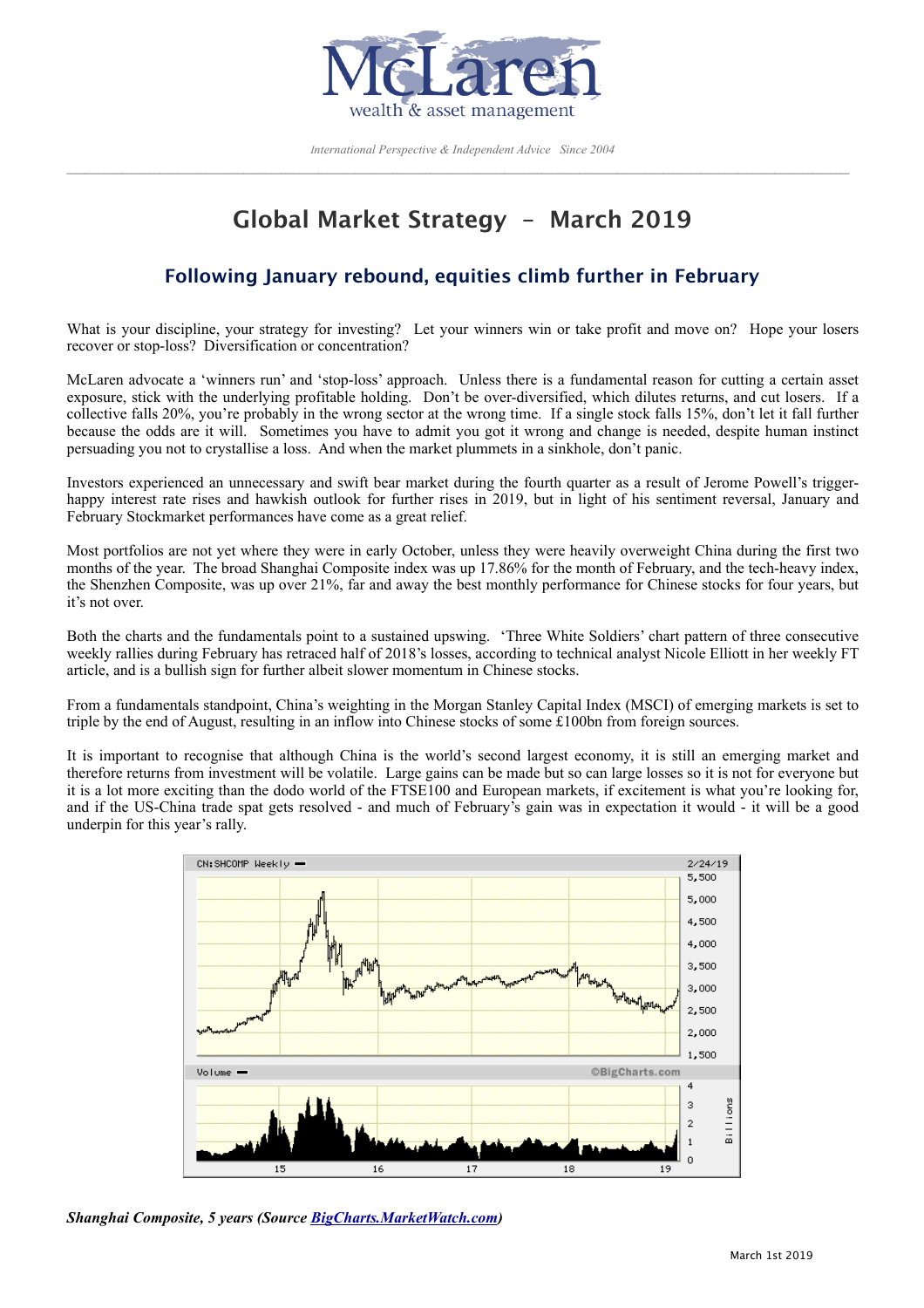US Markets too have done well during January and February, rising a measured 7% following their 20% fall in the final quarter last year. Earnings announcements have been good but guidance has been cautious as companies are concerned about the prospect of a China slowdown causing a ripple effect across Asia, into Europe and then to the US. China is slowing but it is a measured slowdown in order to avoid the likes of the property spike in 2015. Yet the fear of a slowdown helps create enough worry for complacency to be avoided, for the Fed to remain quiet and for companies to do slightly better than suppressed expectations - the old UPOD strategy: Underpromise and Overdeliver.

In this environment, the dollar should continue to weaken (the pound is now at £1.33), emerging markets should continue to edge higher, US companies exposed overseas should do better and cautions optimism should bear fruit for equity investors this year. Precious metals should also lift, however if bullish sentiment for traditional equities rises, money will leave gold and silver and move elsewhere. Every cloud has a silver lining and if gold and silver fall by 15-20%, which they could well do, China and Asia would be favoured beneficiaries of rerouted money.



*US dollar index futures, 1 year (Source: [BigChartsMarketWatch.com](http://BigChartsMarketWatch.com))*



## *Silver futures, 1 year (Source [BigCharts.MarketWatch.com](http://BigCharts.MarketWatch.com))*

Left-field geopolitical factors could contribute to a further rally in precious metals. India and Pakistan's reopening of past wounds actually had little effect on either gold or silver because of happy Chinese distractions but if matters escalate in the nuclear-equipped states, both the dollar and precious metals can be expected to rise at the expense of the equity markets.